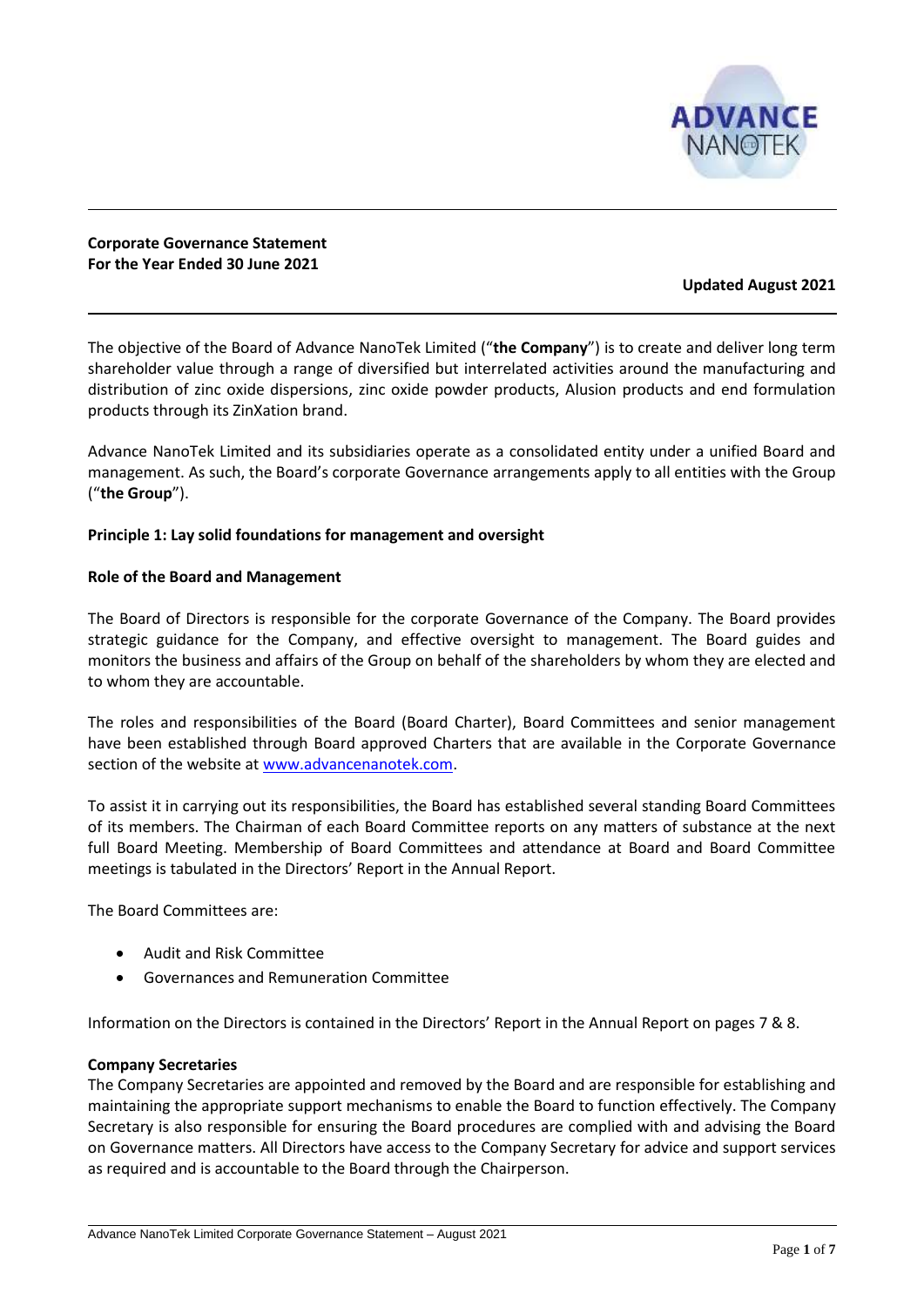#### **Independent Advice**

Each Director and Board Committee has the right of access to relevant Group information and the executive management team. Directors may seek independent professional advice at the Group's expense with approval from all Directors at a Director's meeting. A copy of advice received by the Director is made available to all other members of the Board.

## **Diversity Policy**

The Board is committed to a diverse workplace environment. Despite only having 52 employees, its objectives are as follows.

- Aim to have >20% of the workforce as females as a total in all areas of the business.
- Aim to have >30% of the workforce in senior roles as female employees.

The Board of Directors ("**the Board**") of Advance NanoTek Limited ACN 079 845 855 ("**the Company**") has adopted the following Diversity Policy.

- 1. The Company is an equal opportunity employer and supports the principle of equal employment opportunity for all staff at all levels of employment regardless of gender, marital or family status. Sexual orientation, gender identity, age, disability, ethnicity, religious beliefs, cultural background, socioeconomic background, perspective and experience.
- 2. The Company is committed to providing a working environment which is free from discrimination, bullying, victimisation, harassment and sexual harassment in accordance with Commonwealth and State Legislation.
- 3. Recruitment practices are in place whereby a diverse range of candidates are considered, and no conscious or unconscious bias occurs in the selection of candidates.
- 4. The Board of Directors will review its Diversity Policy annually.
- 5. The Company as at 30 June 2021 has:
	- 33% of all employees are female.
	- 20% of senior roles are female employees and we have one female board member.
- 6. The Board has one female Director.

### **Principle 2: Structure the Board to add Value**

#### **Directors**

The Board of Advance NanoTek Limited presently comprises of two non-executive Directors, two of whom are independent and one executive Director.

- Lev Mizikovsky 7 years' service
- Rade Dudurovic 10 years' service
- Geoff Acton 5 years' service
- Laurie Lefcourt 2 years' service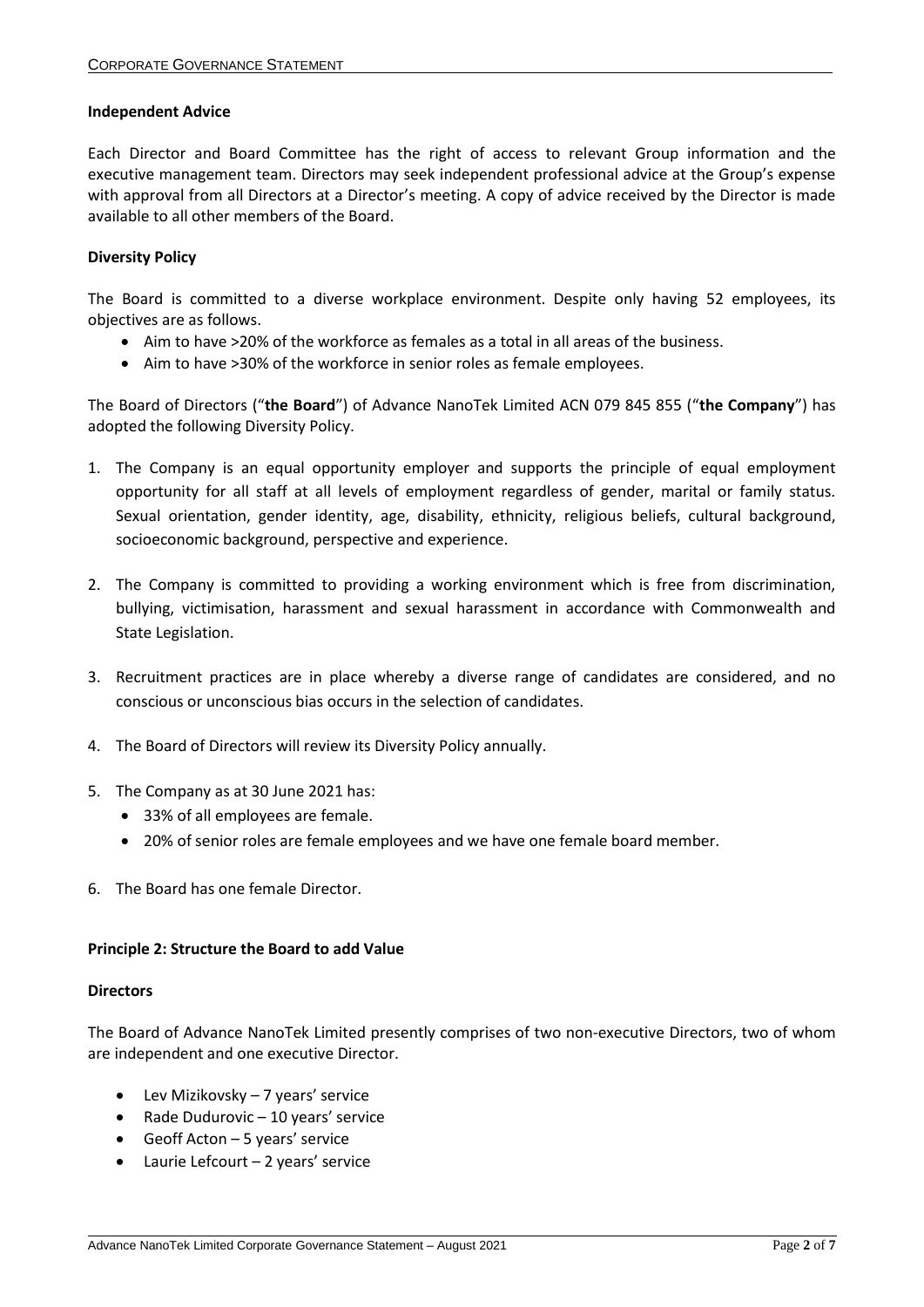The Board is fully aware of the ASX Corporate Governance Council Principles and Recommendations, and the reasons behind them. However, as the ASX Corporate Governance Council ("Council") expressly recognises, different entities may legitimately adopt different Governance practices, based on a range of factors, including their size, complexity, history and corporate culture. For that reason, the Principles and Recommendations are not mandatory and do not seek to prescribe the corporate Governance practices that a listed entity must adopt.

The diversity and skill set of the Board, as set out in the skills matrix, highlights the level of industry and commercial experience currently on the Board. The skills matrix of the Board is detailed in the Board Charter on the Company's website.

The current Directors of the Company are listed in the Directors' Report with a brief description of their qualifications, experience, special responsibilities and status.

### **Chairperson of the Board**

The Chairperson of the Board is a Non-executive Director and not independent.

### **Nominations and Remuneration Committee**

The Board has a Nomination and Remuneration Committee, comprising of three Non-executive Directors, two of whom are independent:

- Rade Dudurovic (Chairperson)
- Laurie Lefcourt
- Lev Mizikovsky

The Nominations and Remuneration Committee Charter sets out its role, responsibilities, composition, structure, membership requirements and guidelines and is posted on the Company's website.

The primary function of the Nominations and Remuneration Committee is to assist the Board in discharging its responsibility to exercise due care, diligence and skill in relation to the following areas:

- Remuneration policies and incentive plans.
- **Board Governances and remuneration.**
- Corporate conduct and business ethics, including ongoing compliance with laws and regulations.

### Other functions include:

- Managing Board and Board Committee membership and succession planning.
- Undertaking Board, Committee and Director performance evaluation periodically every 2 3 years.
- Performing Board member induction, education and development.
- Overseeing compliance with the code of conduct and other best practice Governance standards.
- The appointment and re-election of directors.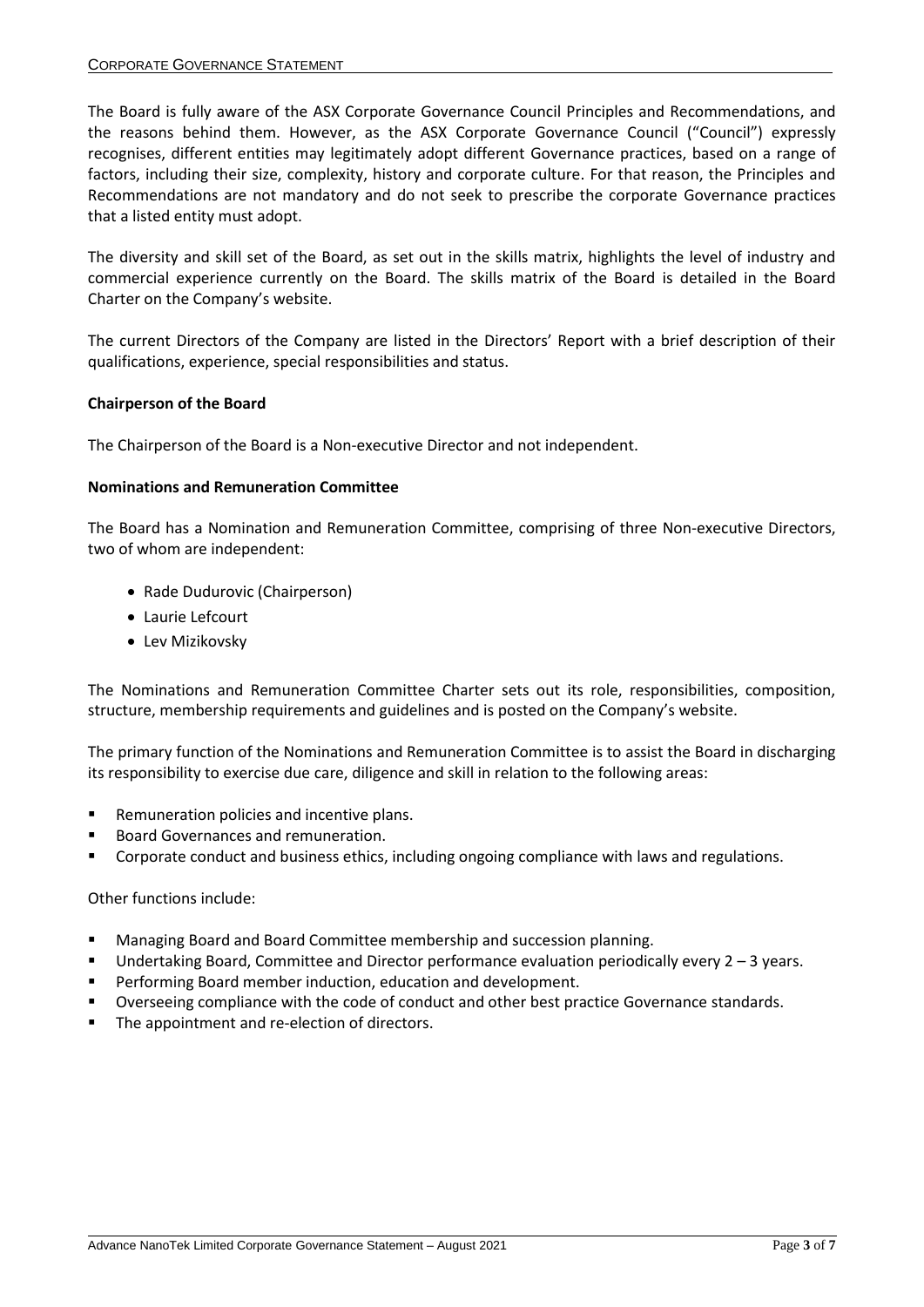### **Principle 3: Promote ethical and responsible decision-making**

### **Code of conduct**

The Company has a Code of Conduct which sets out the behaviour required of all Board members, senior management, employees and contractors. The Code of Conduct is detailed on the website.

#### **Dealing in Advance NanoTek Limited Shares**

The Company's Securities Trading Policy, which can be found on our website, places restrictions on the ability of Directors, officers and employees to trade in the Company's shares whilst in the possession of price sensitive information that has not been made public.

#### **Company's Values**

The Board is committed to its core Governance values of integrity, respect, trust and openness among and between Board members, management, employees, customers and suppliers.

### **Principle 4: Safeguard integrity in financial reporting**

#### **Audit and Risk Committee**

The Board has established an Audit and Risk Committee which operates under a charter approved by the Board. It is the Board's responsibility to ensure that an effective internal control framework exists within the Group.

The Audit and Risk Committee Charter sets out its role, responsibilities, composition, structure and membership requirements and is posted on the Corporate Governance section of the Company's website.

At least one member of the Audit and Risk Committee must have financial expertise (i.e. is a qualified accountant or other financial professional with expertise in financial and accounting matters). The Company has two qualified accountants on its committee.

The Audit and Risk Committee comprises of a minimum of three Board members, two of whom are independent. The Audit and Risk Committee is chaired by a non-executive Director, who is not the Chairman of the Board.

The members of the Audit and Risk Committee were:

- Laurie Lefcourt (Chairperson)
- Rade Dudurovic
- Lev Mizikovsky

The names and qualifications of those appointed to the Audit and Risk Committee and their attendance at meetings of the committee are included in the Director's Report.

The Audit and Risk Committee meets at least twice a year with the auditors. The Audit and Risk Committee met five times during the year.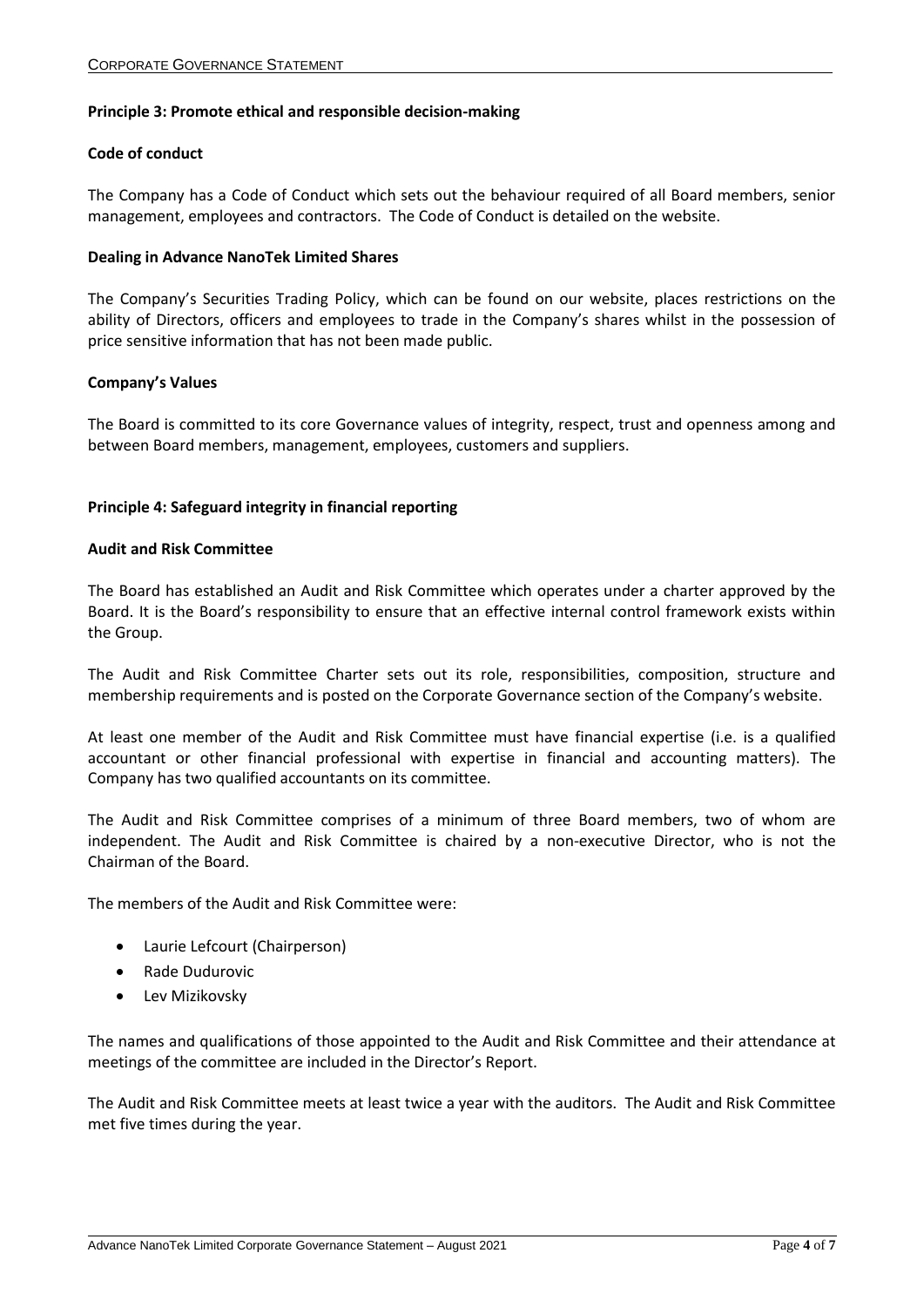The purpose of the committee:

- 1. To review the integrity of the company's financial reporting and oversee the independence of external auditors.
- 2. To liaise with external auditors.
- 3. The adequacy of the entity's corporate reporting processes and internal control framework.
- 4. The appropriateness of the accounting judgements or choices exercised by management in preparing the entity's financial statements.
- 5. The appointment or removal of the external auditor.
- 6. The fees payable to the auditor for the audit and non-audit work.
- 7. The rotation of the audit engagement partner.
- 8. Any proposal for the external auditor to provide non-audit services and whether it might compromise the independence of the external auditor.
- 9. The Company does not have an internal audit function or department.

## **External Auditors**

The Company and the Audit and Risk Committee policy is to engage auditors who clearly demonstrate independence.

The performance of the external auditors is reviewed annually. External auditors will be available to answer questions at the Annual General Meeting.

For the Year End Financial Report the Managing Director has provided:

- A written declaration regarding the integrity of the financial statements of the Company.
- Assurance that the Company's risk management and internal compliance and control systems are operating effectively in all material respects.

# **Principle 5: Make timely and balanced disclosure**

A continuous disclosure regime operates throughout the Group. Policies and Procedures are in place to ensure matters that a person could reasonably expect to have a material effect on the share price are announced to the ASX in a timely manner.

These policies and procedures have been formally communicated to all relevant staff. The Company Secretary is the nominated Continuous Disclosure Officer. The Board approves, or is advised of, all releases that are made to the ASX.

### **Principle 6: Respect the rights of shareholders**

The company has established a Shareholder Communication Policy which is detailed on its website.

The Company endeavours to keep its Shareholders informed by:

- Reports to the ASX and the press;
- Half and full year profit announcements;
- Annual Reports;
- Continuous disclosures to the ASX pursuant to the ASX Listing Rules; and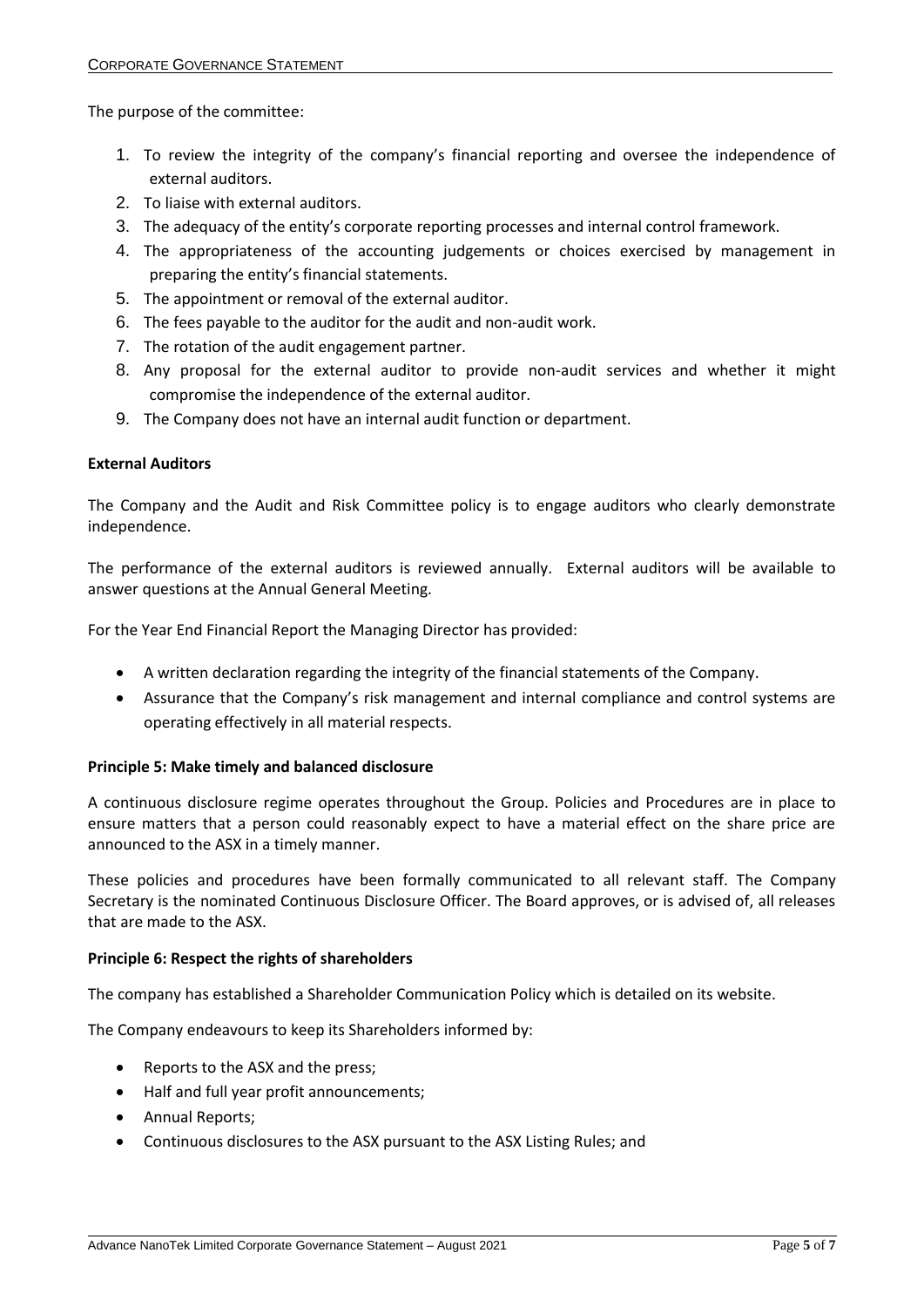Shareholders can email the company through the Company Secretary o[n sales@antaria.com](mailto:sales@antaria.com) or contact the share registry on 1300 850 505 or for international; 61 (0)3 9415 4000.

### **Principle 7: Recognise and manage risk**

The Board has ultimate responsibility for risk management, compliance and control functions across the Group. These functions are aligned with the Company's business objectives. The Company has in place internal controls intended to identify and manage significant business risks.

As noted under Principle 4, the Board has established an Audit and Risk Committee to identify those areas of risk which are most likely to cause major disruption and damage to the business of the Group and to implement, with Board approval, plans and procedures which will mitigate any damage.

- 1. The Responsibilities of the Board:
	- The Board is responsible for oversight and review of the Company's risk management strategy to ensure it is sufficiently clear and in line with the Company's overall risk tolerance and expectation of stakeholders and for reporting to stakeholders on how risks are managed.
	- Monitoring management performance against the entity's risk management framework, including whether it is operating within the risk appetite set by the Board.
	- Review any material incident involving fraud or a breakdown of the entity's risk controls and the "lessons learned".
	- Receive reports from management on new and emerging sources of risk and the risk controls and mitigation measures that management has put in place to deal with those risks.
	- Oversee the entity's insurance program, having regard to the entity's business and the insurable risks associated with its business.
	- To review the company's risk management processes in accordance with the Board policy.
- 2. The Board undertakes a risk review of the company annually and has established a risk matrix.
- 3. The Board reviews its internal controls annually.
- 4. The company currently has no significant exposure to environment or social risks.

### **Principle 8: Remunerate fairly and responsibly**

The Company intends to ensure that the level and composition of remuneration is sufficient and reasonable and that its relationship to corporate and individual performance is defined.

As noted under Principle 2, the Board has established a Nomination and Remuneration Committee to review and determine, among other things, remuneration policies and packages applicable to any Executive Directors, the Company Secretary and Senior Executives. The Committee's Charter is available on the Company's website. Details of the remuneration of Directors and key executives are set out in the Annual Report.

This Committee is concerned with recommending remuneration policy which:

- Motivates Directors and management to pursue the long-term growth and success of the Company within an appropriate control framework.
- **•** Demonstrates a clear relationship between key executive performance and remuneration.